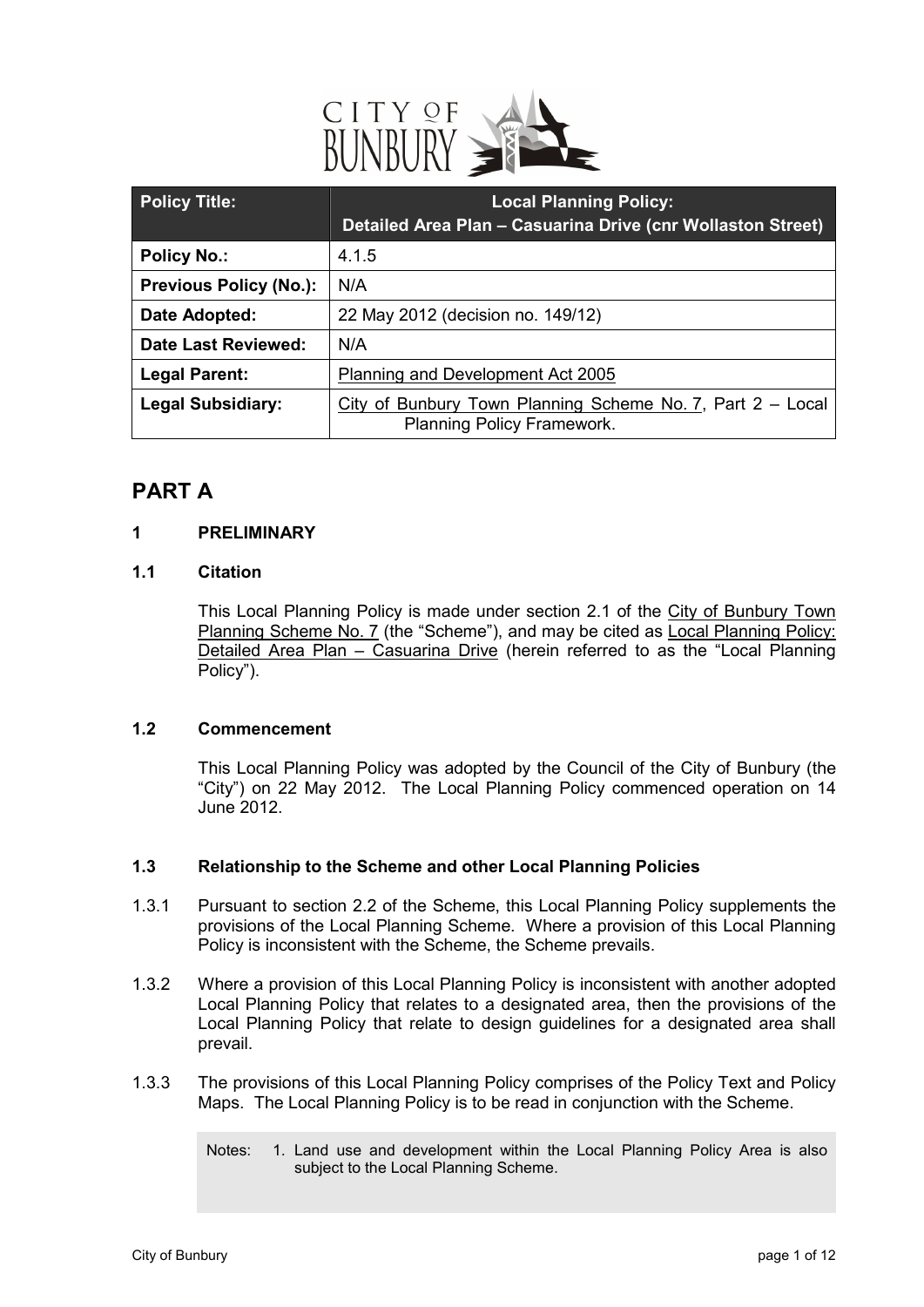2. A Local Planning Policy is not part of the Scheme and does not bind the Local Government in respect of any application for planning approval but the local government is to have due regard to the provisions of the Policy and the objectives which the Policy is designed to achieve before making its determination.

#### **1.4 Relationship with Local Laws**

- 1.4.1 This Local Planning Policy operates in conjunction with the Local Government's Local Laws in the regulation of development and the use of land within the Scheme Area.
- 1.4.2 Where a provision of the Local Planning Policy is inconsistent with a Local Law, the provision of the Local Law shall prevail.

#### **2 PURPOSE**

The purpose and intent of this Local Planning Policy is to guide the built form for residential development, small scale commercial uses, such as offices, and the horizontal or vertical mix of those uses.

#### **3 OBJECTIVES**

In accordance with the Aims of the Scheme, achievement of the following objectives is sought for all developments and land uses within the local Planning policy area -

- (a) to achieve and maintain a high quality of residential and commercial design; and
- (b) to establish and protect local streetscape character and amenity for mixed uses and reduce potential land use conflicts.

#### **4 LOCAL PLANNING POLICY AREA**

- 4.1 This Local Planning Policy applies to Lot 222 Casuarina Drive as depicted in Map 1.
- 4.2 The Detailed Area Plan (DAP) map is depicted in Map 2.
- 4.3 The DAP requirements are outlined in Clause 8.2 of this Local Planning Policy.

#### **5 APPLICATION**

- 5.1 The provisions of this Local Planning Policy apply to all development and/or use of premises in the Local Planning Policy Area where indicated as permitted or discretionary land uses under the Zoning Table of the Scheme and/or where proposed development is considered incidental to a permitted use/development within the zone provisions of the Scheme as determined by the Local Government.
- 5.2 Subject to the Scheme, development and use of land shall be in accordance with the standards and requirements of this Local Planning Policy; and except as otherwise provided, shall require the prior planning approval of the Local Government in accordance with the provisions of the Scheme.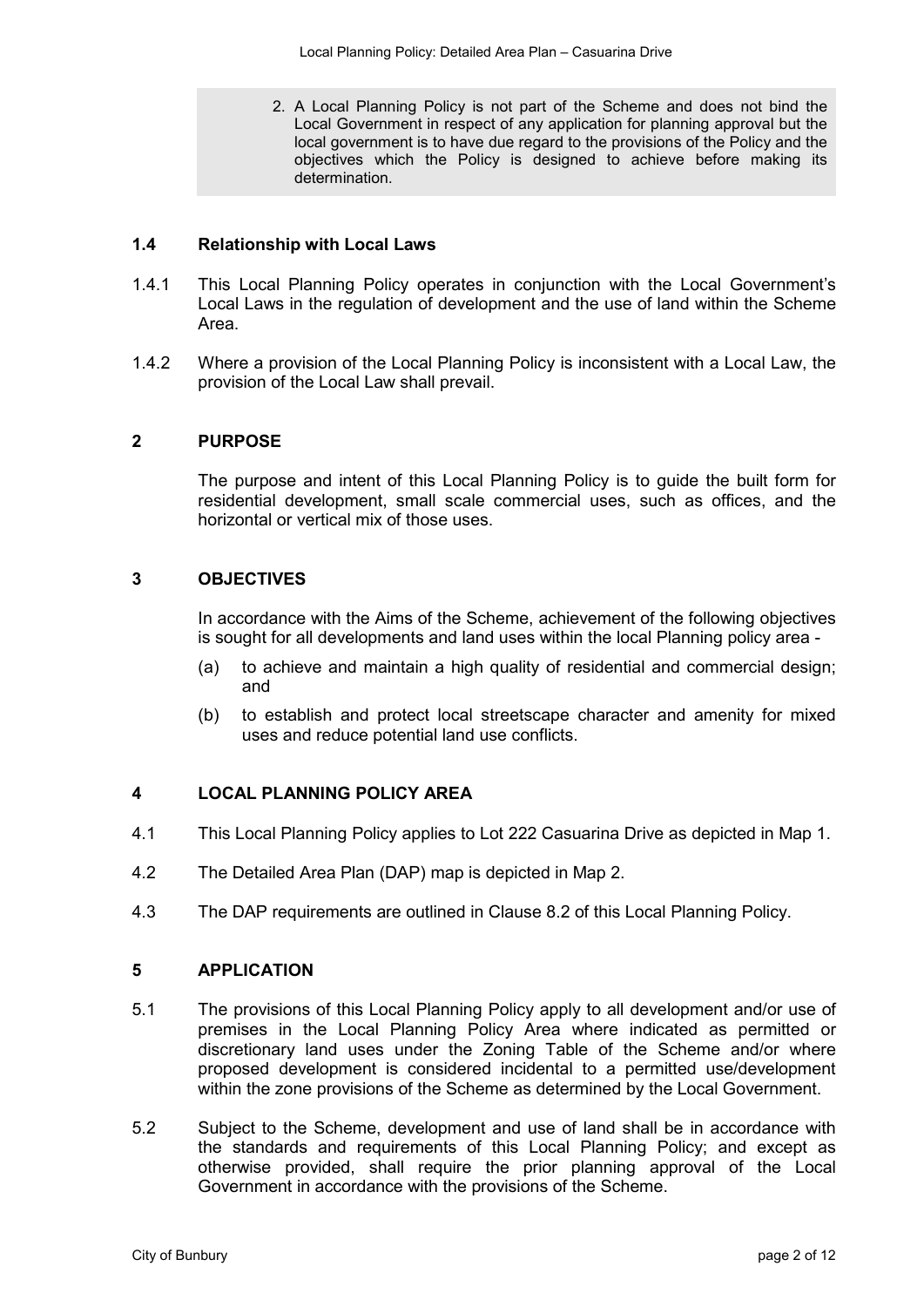- 5.3 Variations to the DAP are not permitted, except with the written approval of the Local Government after it has consulted with adjoining or affected land owners.
- 5.4 In considering an application for planning approval where a variation is proposed to one or more of the DAP requirements prescribed under this Local Planning Policy, the Local Government may require the submission of a Development Impact Statement (with terms of reference determined by the Local Government), which has been undertaken by an appropriately qualified person or body at the applicant's expense, as part of any application for planning approval.
	- Note: Section 10 of this Local Planning Policy sets out terms of reference for a Development Impact Statement.

#### **6 EXEMPTIONS FROM PLANNING APPROVAL**

Except where provided for within the provisions of the Residential Design Codes and subject to compliance with the relevant development requirements and standards of the Scheme, there are no other exemptions or exclusions permitted under the Scheme.

#### **7 MEANING OF TERMS**

- 7.1 Unless the context otherwise requires, words and expressions used in this Local Planning Policy have the same meaning as they have -
	- (a) in the Planning and Development Act 2005; or
	- (b) if they are not defined in that Act
		- i. in the Dictionary of Defined Words and Expressions in Schedule 1 of the City of Bunbury Town Planning Scheme No. 7; or
		- ii. in the Residential Design Codes; or
		- iii. Building Code of Australia; or
		- iv. in a relevant Australian Standard.
- 7.2 Notes, and instructions printed in italics, are not part of this Local Planning Policy.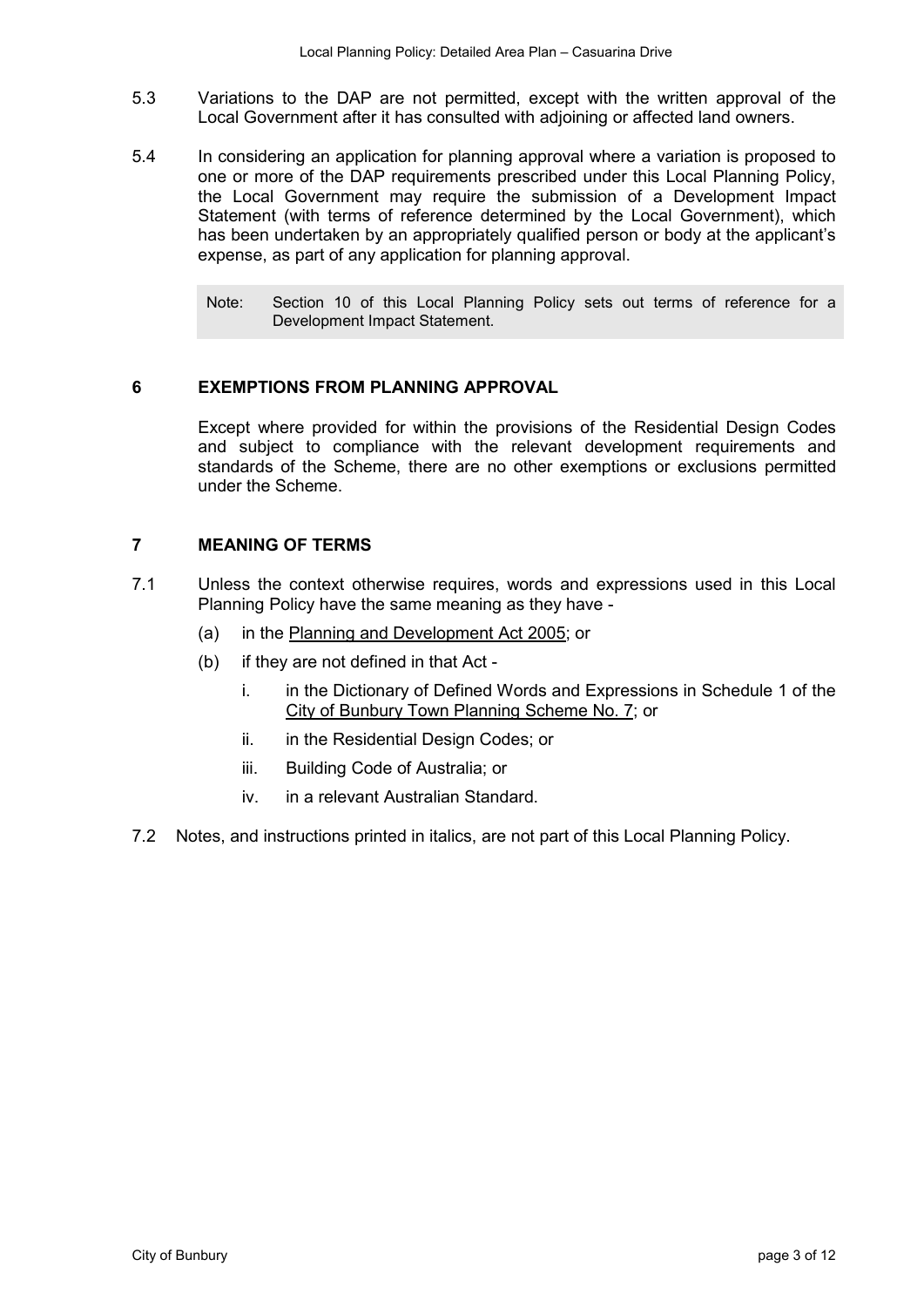## **PART B**

#### **8 GENERAL STANDARDS FOR LAND USE & DEVELOPMENT**

#### **8.1 Land Use & Development**

The development of premises is to be in accordance with the requirements of –

- (a) this Local Planning Policy: Detailed Area Plan Casuarina Drive; and
- (b) the Residential Design Codes for residential and mixed use developments, subject to the variations; and
- (c) the applicable zone provisions under the Scheme; and
- (d) relevant Special Control Area(s); and
- (e) relevant Local Planning Policies or Local Laws; and
- (f) applicable Australian Standards.

#### **8.2 Detailed Area Plan Requirements (DAP Text)**

#### **8.2.1 Purpose and Implementation**

- (a) The intent of this DAP is to guide the land use and built form outcomes following subdivision of the subject land.
- (b) Subdivision of the site is subject to a separate approval from the Western Australian Planning Commission (WAPC) and is to be considered in conjunction with this DAP.
- (c) The requirements of the relevant Local Planning Policies are varied as described in the DAP Text and shown on the DAP.
- (d) The requirements of the City's Town Planning Scheme (the Scheme), the Residential Design Codes (R-Codes) and other relevant LPP shall be satisfied in all other matters.
- (e) Consultation with adjoining or other landowners to achieve a variation of the R-Codes in accordance with the approved DAP, is not required.
- (f) Variations to the DAP are not permitted, except with the written approval of the local government after it has consulted with adjoining or affected land owners.

#### **8.2.2 Land Use**

- (a) All development or change of use within the area defined by the DAP will require the prior planning approval of the local government in accordance with the provisions of the Scheme.
- (b) Table 1 indicates, subject to the Scheme, all uses that are either permitted ("P") or discretionary ("D" and "A") in the City Centre zone.

The local government may apply one or more of the following requirements to be submitted with an application for a "Compatible" use:

i. Non-residential uses that operate outside of standard business trading hours and/or have the potential to have offsite impacts (e.g. traffic impacts or emissions from noise, light, odour and vibration) are required to provide a Development Impact Statement to support the proposed land use.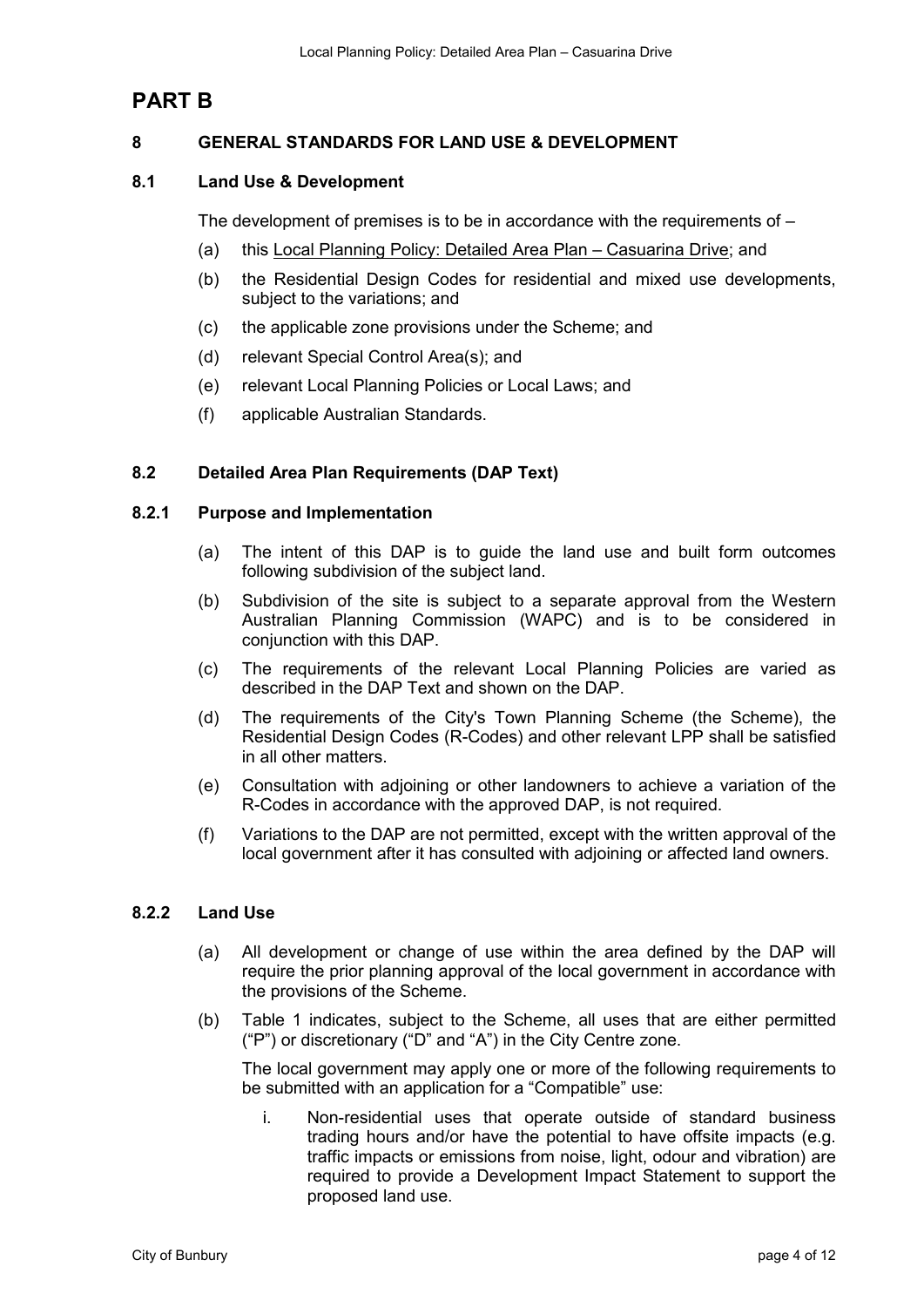- ii. Delivery times of goods/services to non-residential premises shall be provided as part of this application to the satisfaction of the local government, including details of specified loading and service bays on the premises.
- iii. Development proposals shall demonstrate that appropriate interface between residential and commercial uses addresses suitable residential amenity requirements.

"Incompatible" land uses shall not be supported unless there is adequate and reasonable justification for the proposed land use and/or development. Development proposals for a use listed in the "Incompatible" column shall be advertised (including letters to adjoining landowners) and require a Development Impact Statement to be submitted as part of the application for planning approval.

| <b>Desirable</b>           | Compatible                       | Incompatible                         |
|----------------------------|----------------------------------|--------------------------------------|
| <b>Bed and Breakfast</b>   | <b>Betting Agency</b>            | <b>Amusement Parlour</b>             |
| <b>Civic Use</b>           | Caretaker's Dwelling             | Ancillary Accommodation              |
| <b>Community Purpose</b>   | Car Park                         | <b>Child Care Premises</b>           |
| <b>Consulting Rooms</b>    | Cinema / Theatre                 | <b>Convenience Store</b>             |
| <b>Exhibition Centre</b>   | <b>Club Premises</b>             | <b>Funeral Parlour</b>               |
| <b>Grouped Dwelling</b>    | Cottage Industry                 | <b>Holiday Cottages</b>              |
| <b>Multiple Dwelling</b>   | <b>Educational Establishment</b> | Hospital                             |
| Office                     | Family Day Care                  | Hotel                                |
| <b>Serviced Apartments</b> | <b>Fast Food Outlet</b>          | Market                               |
| Shop                       | <b>Home Business</b>             | Motel                                |
| Single House               | Home Occupation                  | <b>Night Club</b>                    |
|                            | Home Store                       | <b>Reception Centre</b>              |
|                            | Lunch Bar                        | Restaurant                           |
|                            | <b>Medical Centre</b>            | <b>Service Station</b>               |
|                            | Place of Worship                 | Showroom                             |
|                            | <b>Recreation - Private</b>      | Storage                              |
|                            | <b>Residential Building</b>      | Tavern                               |
|                            | <b>Restricted Premises</b>       | Telecommunications<br>Infrastructure |
|                            |                                  | <b>Trade Display</b>                 |

#### **Table 1: Land Use Table**

(c) Non-residential uses are not permitted on Lots 6 and 7 (as depicted on the DAP).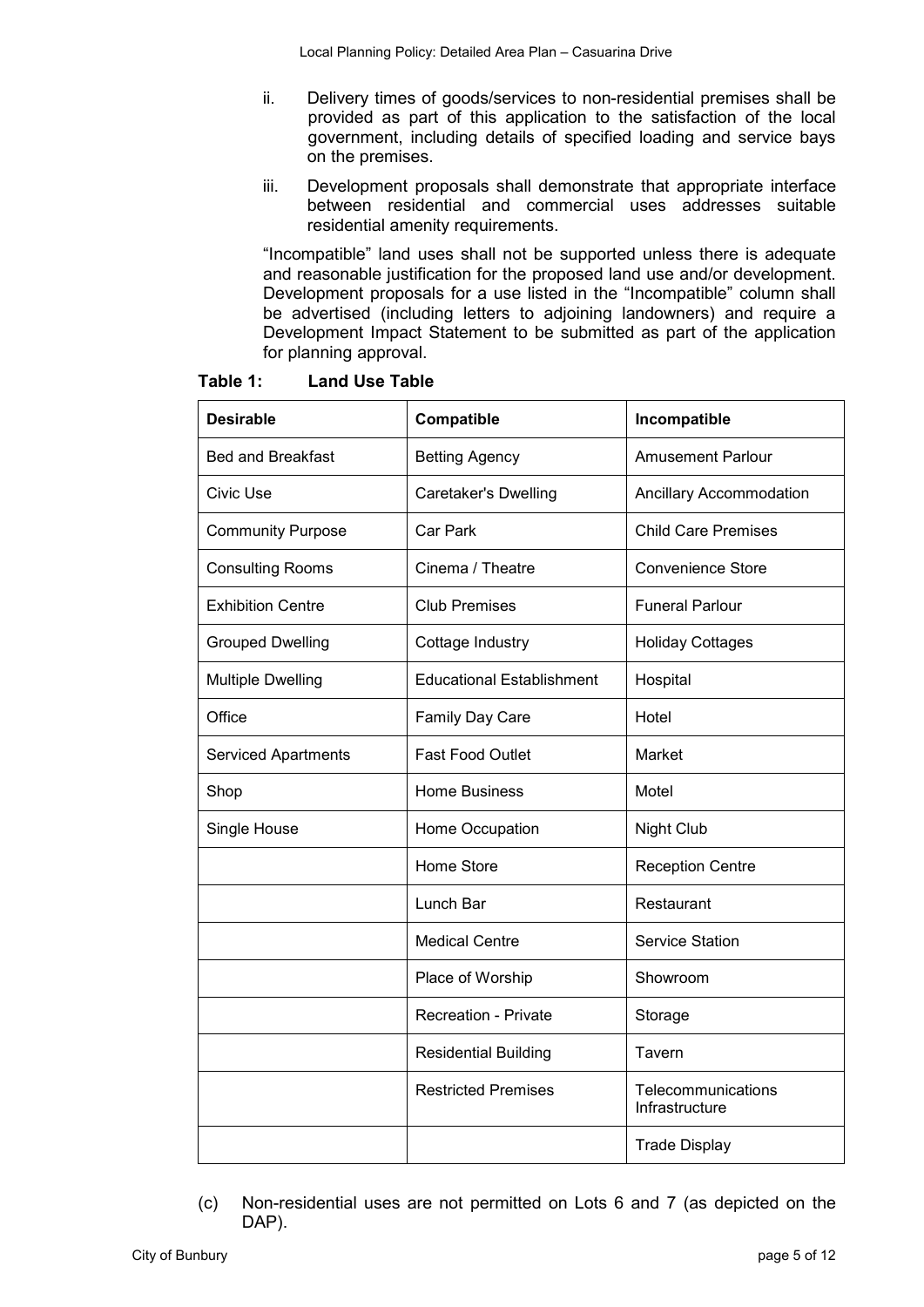#### **8.2.3 Car Parking**

- (a) The minimum number of car parking bays to be provided for residential uses shall be two (2) bays per residential unit/dwelling.
- (b) The minimum number of car parking bays as indicated on the DAP shall be provided for each lot. Additional car parking shall be provided in accordance with requirements of the Scheme and the R-Codes.

#### **8.2.4 Building Setbacks**

- (a) Non-residential and mixed use development fronting Casuarina Drive and Wollaston Street shall be in accordance with the following:
	- i. Shall have a nil front setback, except for residential uses, for building walls up to 6m in height and a minimum front setback of 4m for walls above this level;
	- ii. Lot 10 shall have a nil front setback (along Casuarina Drive, truncation and Wollaston Street) for building walls up to 6m in height and a minimum front setback of 4m for walls above this level;
	- iii. Shall have a nil side setback, except for Lot 1 (northern boundary), for building walls up to 6m in height and a minimum of 2m setback from side boundaries for building walls above this level;
	- iv. Lot 1 shall have a minimum nil side setback (northern boundary) for building walls up to 4m in height and a minimum of 2m setback from the northern boundary for building walls above this level.
- (a) Residential development (not within a mixed use development) shall be in accordance with the following:
	- i. Shall have a minimum front setback of 2m.
	- ii. May have a nil rear setback for garages, except for Lots 1 and 2.
	- iii. Lots 1 and 2 shall have a minimum rear setback of 2m (to Abrahamson Mews) for garages.

#### **8.2.5 Architectural Form and Building Façades**

- (a) The appearance of the built form from public streets shall be attractive and visually compatible with the existing character of the area. Building facades and walls that adjoin a street and/or internal accessway/laneway shall be detailed and articulated with design indentations/reliefs, architectural features, colour schemes and active frontages, such as door and window openings, that reduce the visual impact of large blank wall spaces, and which permit passive surveillance of public areas.
- (b) Façades to Abrahamson Mews (Lots 1-4 and 6 and 7) shall have regard to the residential character of the adjoining area.
- (c) Outdoor living areas shall not be located forward of the building line along Casuarina Drive and Wollaston Street.

#### **8.2.6 Fencing**

(a) Solid front (street) fencing shall not exceed 1.2m in height with fencing above 1.2m to a maximum of 1.8m being visually permeable.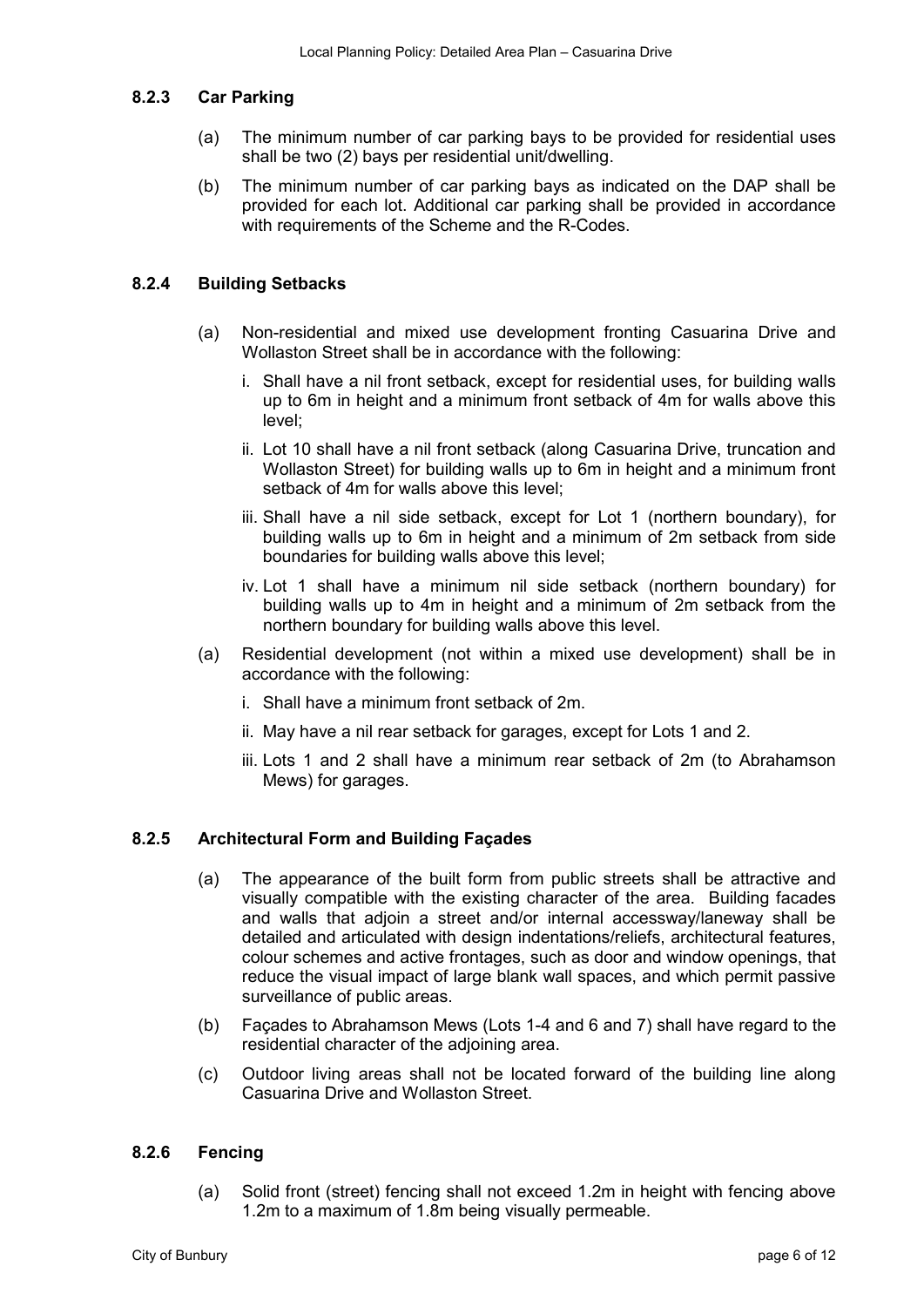- (b) Front fencing is encouraged only on lots used for residential purposes and is not desirable on lots with nil front setback.
- (c) Rear laneway fencing and gates (where erected) shall comprise of black powder coated steel which is a minimum of 80% visually permeable and does not exceed a height of 1.8m.
- (d) Bin or external storage areas shall be screened from street/public view by fencing or enclosures constructed in a style and of materials consistent with the building.
- (e) Retaining walls as depicted on the DAP shall be constructed of limestone or masonry.

#### **8.2.7 Noise Attenuation**

Using the below construction standards and a setback of 7m from Casuarina Drive, the internal noise levels for residential uses will be equivalent to those where the setback is 15m.

#### **Table 2: Minimum Construction Requirements where Residential Uses are within 7m of Casuarina Drive**

| <b>Proposed Construction</b>                                                                                                                                                                      | <b>Acoustic</b><br>Rating,<br>Rw |  |  |
|---------------------------------------------------------------------------------------------------------------------------------------------------------------------------------------------------|----------------------------------|--|--|
| Double Brick Construction - 90mm Brick / 50mm Cavity, 90mm Brick                                                                                                                                  |                                  |  |  |
| Roof & Ceiling (Habitable Rooms Only) - Tiled roof with sarking and 16mm<br>thick fire-rated plasterboard (or 13mm thick sound-rated plasterboard) and<br>ceiling insulation (215 Gold Batts 4.0) |                                  |  |  |
| Where Facade (Habitable Rooms Only) fronts Road                                                                                                                                                   |                                  |  |  |
| Windows - 12.5mm thick VLam Hush laminated glass (or 6.5 VLam Hush + 6.5<br>VLam Hush at 16mm gap insulating Glass Unit)                                                                          | 39                               |  |  |
| Doors - 44mm thick solid timber core with RP8Si & RP10 Raven acoustic seals                                                                                                                       |                                  |  |  |
| Where Facade (Habitable Rooms Only) is side on (perpendicular) to Road                                                                                                                            |                                  |  |  |
| Windows - 10.38mm thick laminated glass                                                                                                                                                           |                                  |  |  |
| Doors - 35mm thick solid timber core with RP99 & RP94Si Raven acoustic<br>seals                                                                                                                   |                                  |  |  |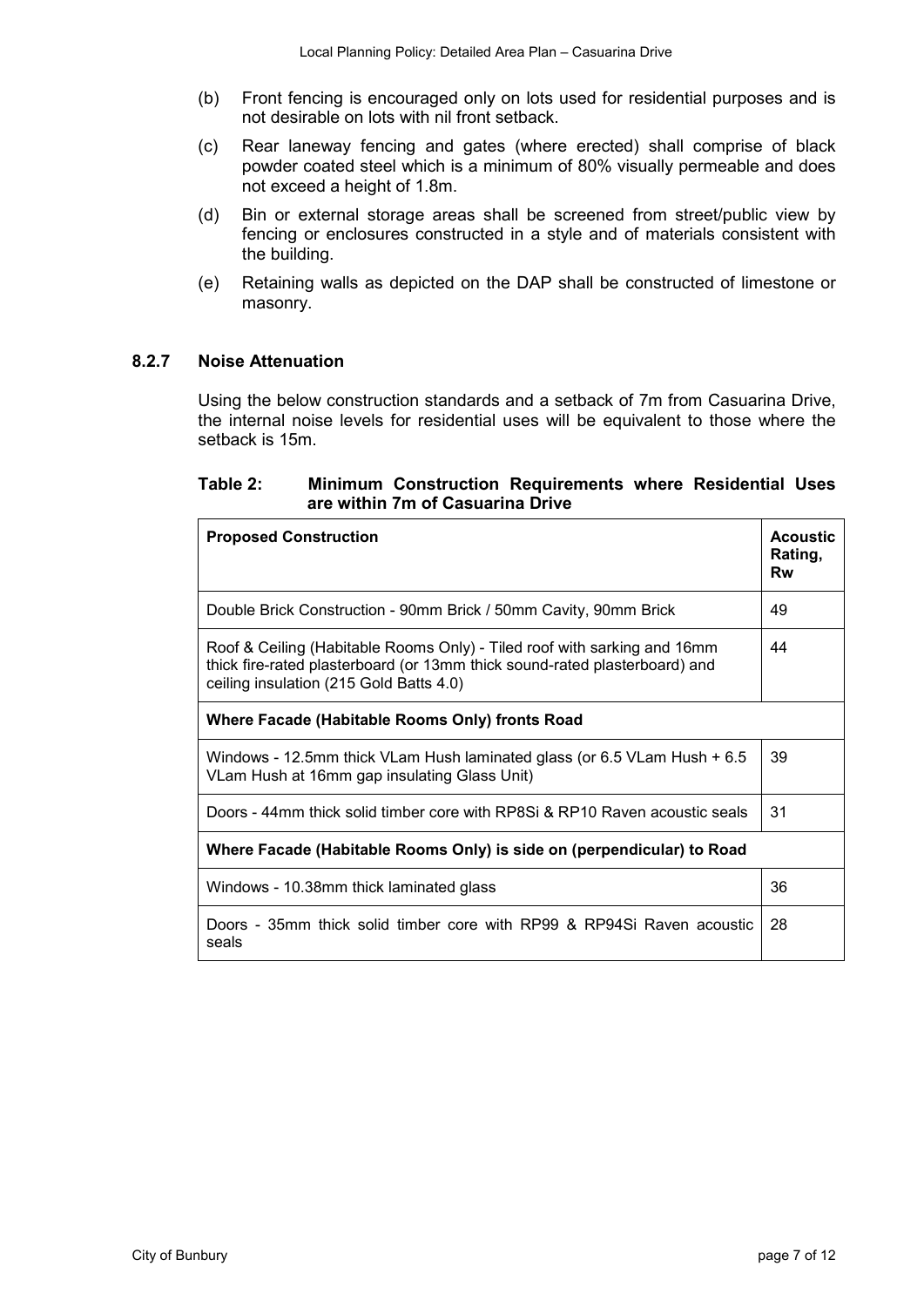#### **8.2.8 Bin Stores**

- (a) Each lot shall make provision for bin storage that is screened from view from public areas and forms and integral part of the building.
- (b) Bins and associated storage areas shall not be located within designated car parking areas.

#### **8.2.9 Landscaping**

- (a) Street Landscape: Street tree planting, of a species approved by Council and in locations depicted on the DAP, shall be carried out at the time of subdivisional works and maintained by the developer for a period of 12 months following issue of Certificates of Title.
- (b) Notwithstanding, all verge areas abutting the properties shall remain suitably landscaped and maintained at all times. The verge areas shall not be used for the purpose of parking or be gravel sealed.

#### **8.2.10 Vehicle Access**

- (a) Two accesses are proposed to service the development site. Access to a rear laneway will be taken from Wollaston Street and Abrahamson Mews. However, the laneway will not provide for a through movement.
- (b) Vehicular access to lots 1-4 shall be restricted to Abrahamson Mews and rear laneway. Vehicular access to lots 5-12 shall be restricted to rear laneway access only. At the time of subdivision a restrictive covenant will be imposed on the titles to restrict vehicle access.
- (c) Bins shall not be stored in the rear laneway.
- (d) Vehicles or machinery of any form shall not be parked in the rear laneway for any period of time. The rear laneway shall be kept clear at all times.
- (e) The delivery of goods to any commercial use shall be undertaken via the use of the 'Loading Only' bay to be created on Wollaston Street (as indicated on the DAP)
- (f) Lots 1-4 shall only be serviced by small service vehicles with a wheel base of 3m or smaller. Details regarding servicing, loading and unloading shall be provided as part of the application for planning approval.
- (g) Planning applications for non-residential development on lots 1-4 shall be accompanied by a traffic study/assessment.

#### **8.2.11 Waste Management**

Bin collection shall only occur on Wollaston Street and Abrahamson Mews.

- (a) Lots 1 to 4 and 6 to 7 shall place their bins in Abrahamson Mews for collection.
- (b) Lot 12 shall place their bins to the west of the relocated parking bays on Wollaston Street.
- (c) Lots 5, 8, 9 and 11 shall place their bins to the east of the relocated parking bays on Wollaston Street.
- (d) Lot 10 shall place their bins to the east of the proposed laneway intersection on Wollaston Street.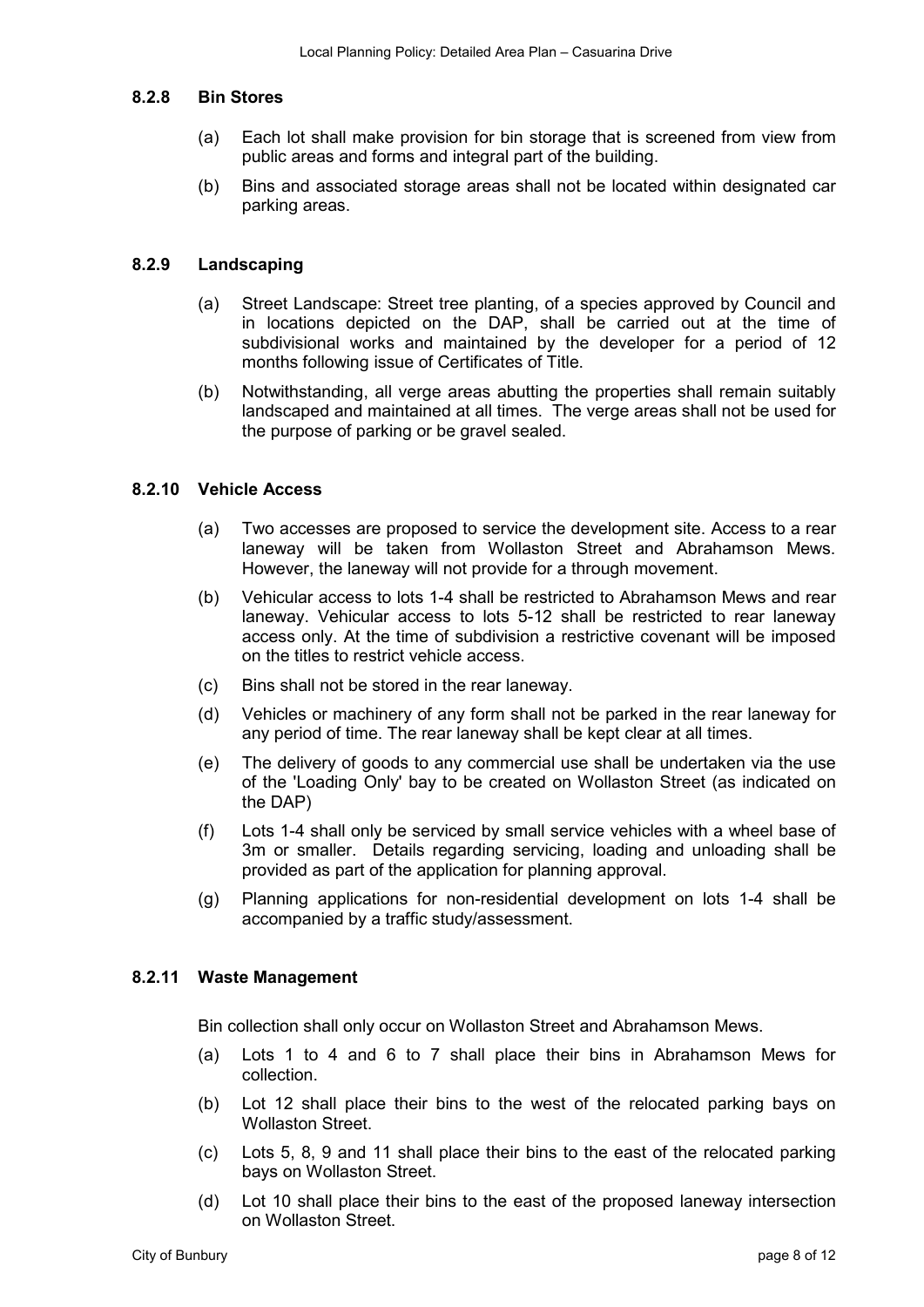## **PART C**

#### **9 VARIATION OF DEVELOPMENT REQUIREMENTS**

- 9.1 Development in accordance with this policy is deemed to comply. However, alternative designs may be considered subject to demonstration that the proposed land use and/or development is in keeping with the purpose and objectives of this policy to the satisfaction of the Local Government.
- 9.2 In exercising any discretion the Local Government should ensure that the variation will not contravene the following provisions of the Scheme -
	- (a) purpose and objectives of this Local Planning Policy;
	- (b) section 1.6 The Aims of the Scheme;
	- (c) section 4.2 Zone Objectives; and
	- (d) section 10.2 Matters to be Considered by Local Government.

#### **10 DEVELOPMENT IMPACT STATEMENT**

- 10.1 Where an application proposes a variation to one or more of the DAP requirements, or is considered to have a significant impact on the existing conditions of a locality, the Local Government shall require a Development Impact Statement to be submitted for assessment as part of an application for planning approval, unless the requirement has been waived by the Local Government.
- 10.2 The report is to be undertaken to the satisfaction of the Local Government and contain the following information in sufficient detail to permit the Local Government to make a proper development assessment of any proposed variation as part of a planning application -
	- (a) the location of the subject site and the specific design of the proposed development and all facilities proposed to be provided;
	- (b) site analysis showing the location of existing and proposed buildings on the premises, relationship to adjoining and surrounding buildings and the designs of existing and likely development including the character of the streetscape in the vicinity of the subject lot/development site; and
	- (c) any other relevant information requested by the Local Government.

#### **11 NOTIFICATION & ADVERTISING**

Where advertising is required to be undertaken or is deemed to be required by the Local Government, advertising will be undertaken in accordance with the provisions of section 9.4 of the Scheme.

#### **12 IMPLEMENTATION & REVIEW**

#### **12.1 Why a Local Planning Policy?**

The Scheme is a prescriptive instrument that sets out the legal provisions for how land may be used and developed. Sole reliance upon it for regulating all forms of development under all circumstances is not always practical and the Scheme makes allowance for this by enabling the Local Government to adopt Local Planning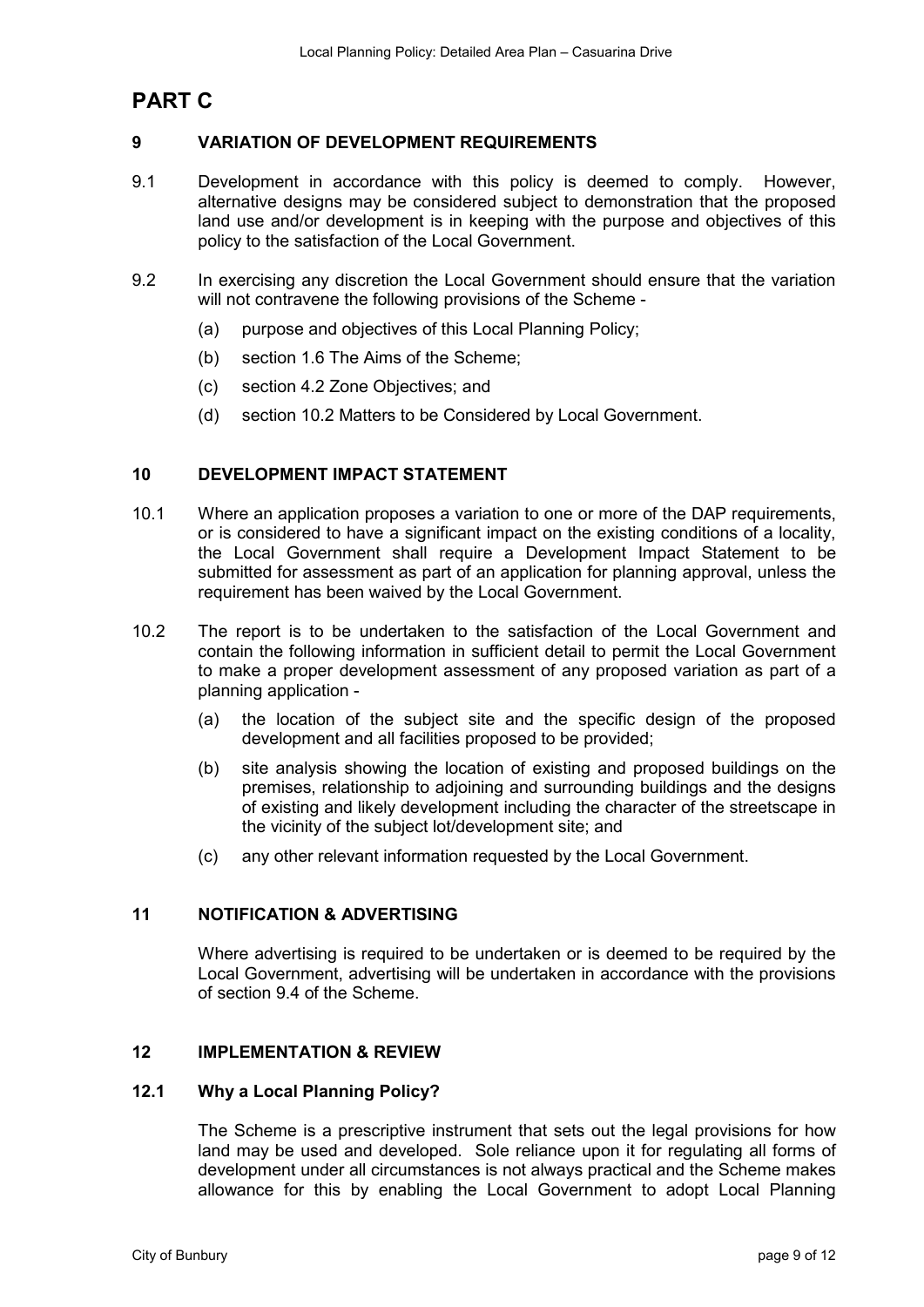Polices from time to time in order to address specific issues or a range of issues in a specific place.

A Local Planning Policy is a tool to assist developers in preparing proposals with a greater understanding of the Council's desired outcomes for the City. This helps to ensure that developers can invest the time and resources needed in preparing applications for planning approval with increased confidence; and that the City's staff and Councillors can assess development proposals in a more consistent and transparent manner.

#### **12.2 Policy Review**

The Local Government will review this Local Planning Policy annually in conjunction with the rest of the Local Planning Policy Framework in accordance with the Planning and Development Act 2005.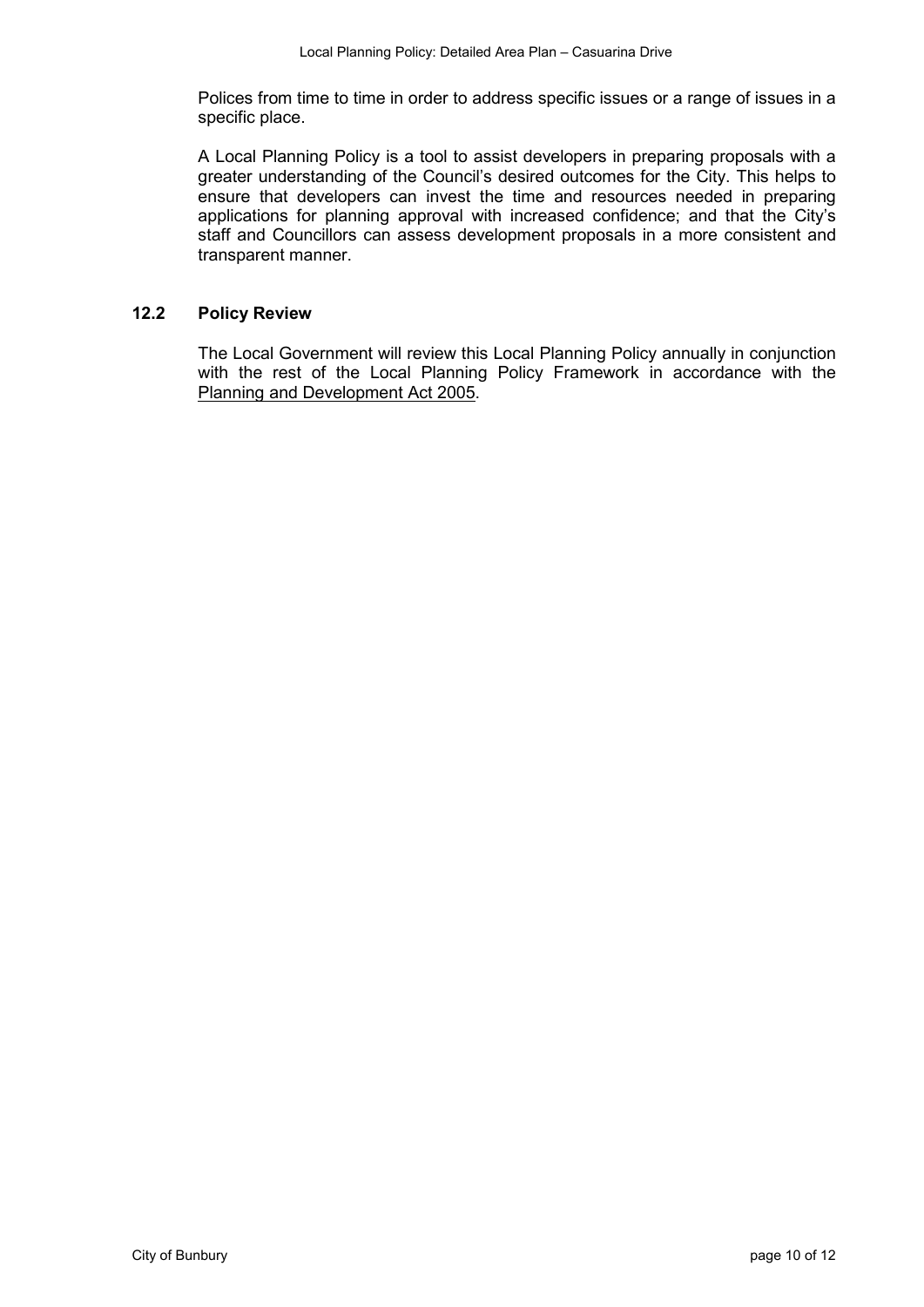# Map 1: Local Planning Policy Area

### [refer to clause 4.1]